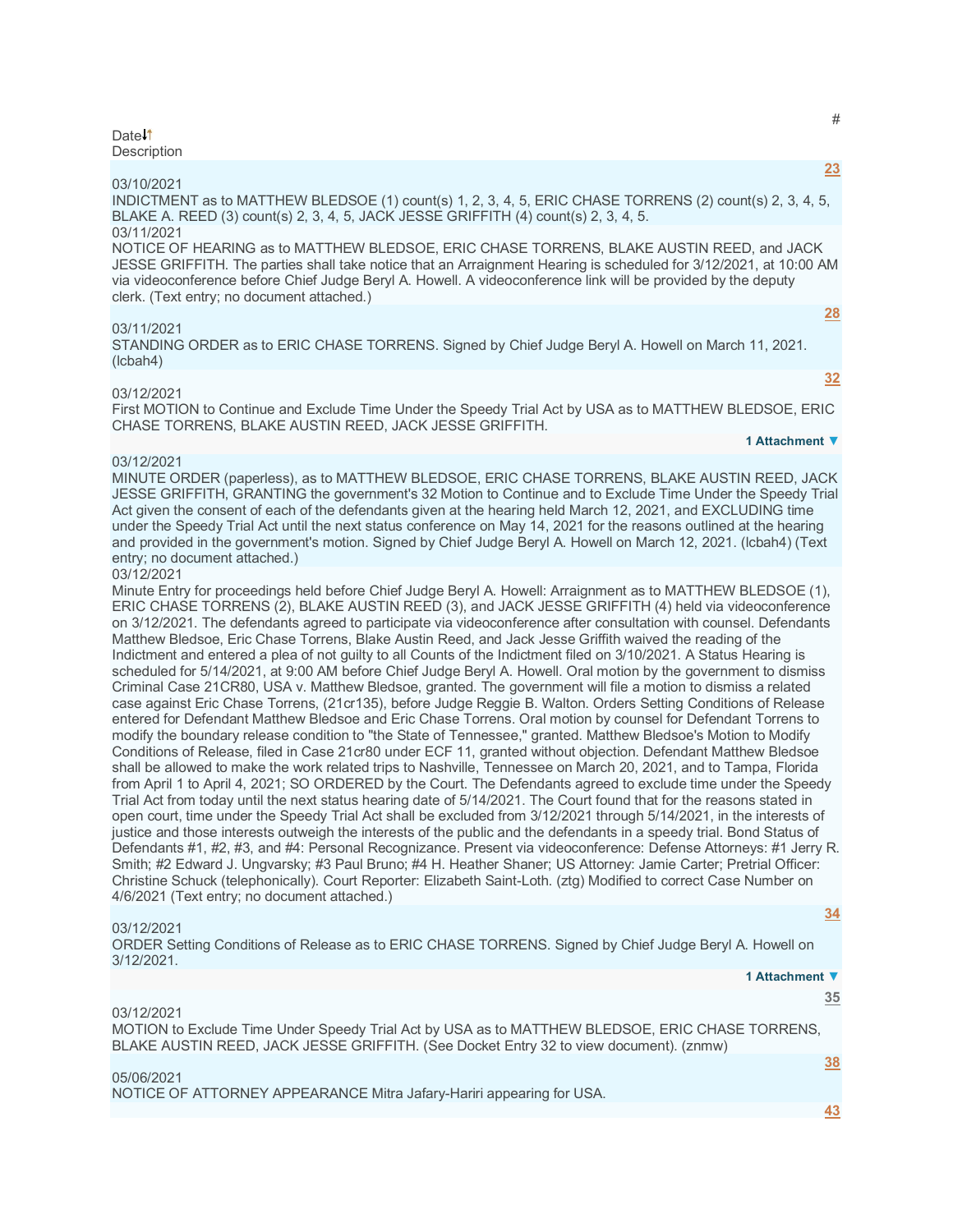#### 05/11/2021

Unopposed MOTION for Protective Order Governing Discovery by USA as to ERIC CHASE TORRENS. **1 Attachment ▼**

#### 05/11/2021

MINUTE ORDER granting 43 Motion for Protective Order as to ERIC CHASE TORRENS (2). Signed by Chief Judge Beryl A. Howell on 5/11/2021. (Text entry; no document attached.)

#### 05/11/2021

PROTECTIVE ORDER as to ERIC CHASE TORRENS. See Protective Order for further details. Signed by Chief Judge Beryl A. Howell on May 11, 2021. (lcbah4)

#### 05/12/2021

Unopposed MOTION for Disclosure re: Sealed Materials by USA as to MATTHEW BLEDSOE, ERIC CHASE TORRENS, BLAKE AUSTIN REED, JACK JESSE GRIFFITH.

# **1 Attachment ▼**

#### 05/12/2021

MINUTE ORDER (paperless), as to MATTHEW BLEDSOE, ERIC CHASE TORRENS, BLAKE AUSTIN REED, and JACK JESSE GRIFFITH, GRANTING the government's 45 Unopposed Motion for an Order to Disclose Items Protected by Federal Rule of Criminal Procedure 6(e) and Sealed Materials and AUTHORIZING the government, pursuant to Federal Rule of Criminal Procedure 6(e)(3)(E)(i), to provide to defendants, and any co-defendants who may later be joined, materials protected by Federal Rule of Criminal Procedure 6(e), insofar as such disclosure is necessary for the government to comply with its discovery and disclosure obligations. Signed by Chief Judge Beryl A. Howell on May 12, 2021. (lcbah4) (Text entry; no document attached.) 05/14/2021

Minute Entry for proceedings held before Chief Judge Beryl A. Howell: Status Hearing as to Defendant #1 MATTHEW BLEDSOE, #2 ERIC CHASE TORRENS, #3 BLAKE AUSTIN REED, #4 JACK JESSE GRIFFITH held via videoconference on 5/14/2021. The defendants agreed to participate via videoconference after consultation with counsel. A further Status Hearing is scheduled for 7/16/2021, at 10:30 AM before Chief Judge Beryl A. Howell. The defendants agreed to exclude time under the Speedy Trial Act from today until the next status hearing of 7/16/2021. The Court found that for the reasons stated on the record, time under the Speedy Trial Act shall be excluded from 5/14/2021 through 7/16/2021, in the best interests of justice and those interests outweigh the interests of the public and the defendant in a speedy trial in order to allow the government to complete discovery and the defendants to review the discovery and discuss resolution of this matter short of trial. Bond Status of Defendants: Personal recognizance. Present via videoconference: Defense Attorneys: #1 Jerry R. Smith; #2 Edward J. Ungvarsky; #3 Luke Evans and Paul Bruno; #4 H. Heather Shaner; US Attorney: Jamie Carter; Pretrial Officer: Christine Schuck (telephonically). Court Reporter: Elizabeth Saint-Loth. (Text entry; no document attached.)

#### 07/12/2021

STATUS REPORT Relating to Discovery by USA as to MATTHEW BLEDSOE, ERIC CHASE TORRENS, BLAKE AUSTIN REED, JACK JESSE GRIFFITH

#### 07/16/2021

Minute Entry for proceedings held before Chief Judge Beryl A. Howell: Status Hearing as to Defendant #1 MATTHEW BLEDSOE, #2 ERIC CHASE TORRENS, #3 BLAKE AUSTIN REED, #4 JACK JESSE GRIFFITH held via videoconference on 7/16/2021. The defendants agreed to participate via videoconference after consultation with counsel. A further Status Hearing is scheduled for 9/24/2021, at 10:15 AM before Chief Judge Beryl A. Howell. Defendant Mathew Bledsoe's 52 Motion to Modify Conditions of Release, heard and denied; the original conditions of release imposed as to Defendant Mathew Bledsoe shall remain in place. Time excluded under the Speedy Trial Act from 7/16/2021 through 9/24/2021, in the interests of justice and those interests outweigh the interests of the public and the defendant in a speedy trial in order to give the government time to produce discovery and complete discussions about plea offers and to give the defendants time to consider how to proceed in this case. Bond Status of Defendants #1, #2, #3, #4: personal recognizance. Present via videoconference: Defense Attorney: #1 Jerry R. Smith Jr, #2 Edward J. Ungvarsky, #3 Luke Evans, #4 H. Heather Shaner; US Attorney: Mitra Jafary-Hariri; Pretrial Officer: Christine Schuck (telephonically). Court Reporter: Elizabeth Saint-Loth. (Text entry; no document attached.) 07/29/2021

NOTICE OF HEARING as to Defendant #2 ERIC CHASE TORRENS. The parties shall take notice that a Plea Agreement Hearing is scheduled for 8/19/2021, at 11:00 AM via videoconference before Chief Judge Beryl A. Howell. A videoconference link will be provided by the deputy clerk nearest the hearing date. (Text entry; no document attached.)

## 08/15/2021

MINUTE ORDER (paperless), as to ERIC CHASE TORRENS, DIRECTING the government (1) by 2 PM on August 16, 2021, to submit to the Court a report on the length and source(s) of the video evidence described in the Statement of Offense ("SOF"), which SOF provides the factual basis for the plea and was submitted by the

**[44](javascript:void(0))**

**[45](javascript:void(0))**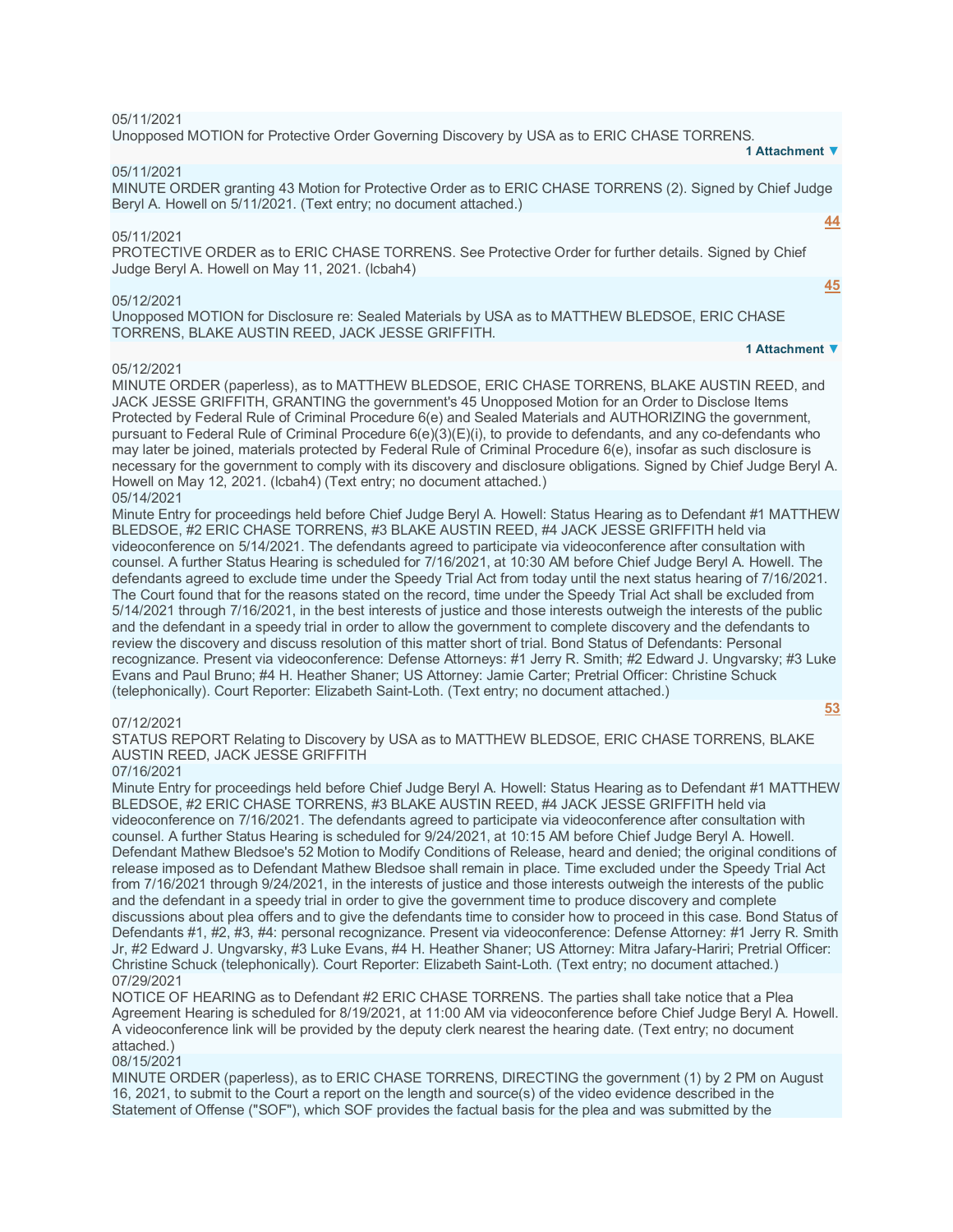government to the Court via email on July 28, 2021; (2) make such video evidence available for the Court's review by 2 PM on August 16, 2021, prior to the scheduled plea hearing on August 19, 2021; and FURTHER DIRECTING the parties to provide their positions, by 2 PM on August 16, 2021, whether this video evidence may be made publicly available without restriction. Signed by Chief Judge Beryl A. Howell on August 15, 2021. (lcbah4) (Text entry; no document attached.)

#### 08/16/2021

STATUS REPORT and Position Regarding Public Release of Video in Response to Court's August 15, 2021 Minute Order by USA as to ERIC CHASE TORRENS

#### 08/16/2021

NOTICE Objection to Public Dissemination of Discovery Videos by ERIC CHASE TORRENS re Order, 67 Status Report

08/16/2021

MINUTE ORDER (paperless) as to ERIC CHASE TORRENS DIRECTING the government, upon consideration of the government's 67 Status Report and Position Regarding Public Release of Video, to provide by noon on August 18, 2021 a more fulsome explanation for why videos 4, 6, 7, 8, and 9 cannot be publicly released given (1) that they have been disclosed to the Court as part of a predicate for defendant's plea agreement; (2) that the parties' designation of the exhibits as "highly sensitive" does not, standing alone, warrant nondisclosure, see In re Press & Pub. Access to Video Exhibits in Capitol Riot Cases, Case No. 21-mc-46 (BAH), 2021 WL 1946378, at \*7 (D.D.C. May 14, 2021); and (3) that CCTV footage from the Capitol Building submitted to the Court has been made publicly available in other cases, see, e.g., United States v. Jackson, Case No. 21-mj-115, Mem. Op. and Order, ECF No. 24 (releasing over defendant's objection, without government objection, video evidence submitted in detention hearing, including CCTV footage from Capitol Building). Signed by Chief Judge Beryl A. Howell on August 16, 2021. (lcbah4) (Text entry; no document attached.)

#### 08/16/2021

Set/Reset Deadlines as to ERIC CHASE TORRENS: Government's response to Order of the Court due by noon on 8/18/2021. (Text entry; no document attached.)

#### 08/17/2021

MINUTE ORDER (paperless) as to ERIC CHASE TORRENS DIRECTING defendant, upon consideration of defendant's 68 Notice of Objection to Public Dissemination of Discovery Videos, to provide by noon on August 18, 2021, a more fulsome explanation for his opposition to the release of videos submitted to the Court in connection with defendant's plea hearing, see 67 Gov't's Status Report and Position Regarding Release of Video. In particular, defendant should address (1) the basis for his implicit argument that videos submitted to the Court may not be ordered released by the Court without request for release by the parties or some member of the public, and (2) the basis for defendant's objection to the release of the videos, given that the risk of "annoyance and criticism" is generally insufficient to rebut the presumption of public access to judicial proceedings. See In re Sealed Case, 931 F.3d 92, 97 (D.C. Cir. 2019). Signed by Chief Judge Beryl A. Howell on August 17, 2021. (lcbah4) (Text entry; no document attached.)

#### 08/17/2021

Set/Reset Deadlines as to ERIC CHASE TORRENS: Defendant's response to Order of the Court due by noon on 8/18/2021. (Text entry; no document attached.)

#### 08/18/2021

Supplement to Defendant's 68 Objection to Public Dissemination of Discovery Videos by ERIC CHASE TORRENS re 67 Status Report Modified text and link on 8/23/2021

#### 08/18/2021

NOTICE of Explanation of Position as to Release of Video Evidence by USA as to ERIC CHASE TORRENS

#### 08/19/2021

PLEA AGREEMENT as to ERIC CHASE TORRENS.

# 08/19/2021

STATEMENT OF OFFENSE by USA as to ERIC CHASE TORRENS.

### 08/19/2021

WAIVER of Trial by Jury as to ERIC CHASE TORRENS. Approved by Chief Judge Beryl A. Howell on 8/19/2021. 08/20/2021

MINUTE ORDER (paperless), as to MATTHEW BLEDSOE, ERIC CHASE TORRENS, BLAKE AUSTIN REED, and JACK JESSE GRIFFITH, DIRECTING the parties to file, by August 25, 2021, any response to the Press Coalition's

# **[67](javascript:void(0))**

**[68](javascript:void(0))**

**[69](javascript:void(0))**

**[70](javascript:void(0))**

**[73](javascript:void(0))**

**[74](javascript:void(0))**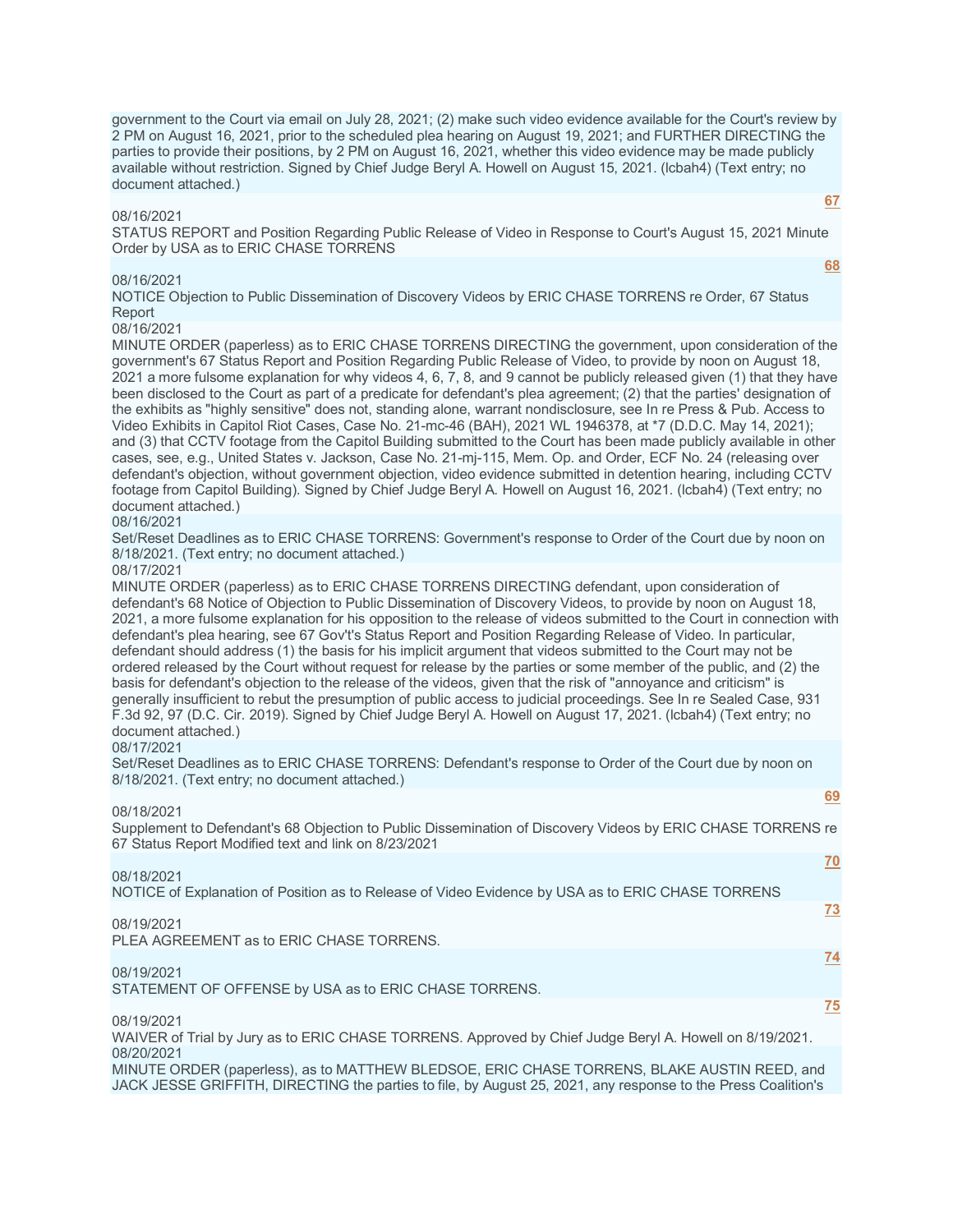76 Application for Access to Video Exhibits. Signed by Chief Judge Beryl A. Howell on August 20, 2021. (lcbah4) (Text entry; no document attached.) 08/20/2021

Set/Reset Deadlines as to MATTHEW BLEDSOE, ERIC CHASE TORRENS, BLAKE AUSTIN REED, JACK JESSE GRIFFITH: Responses to the Press Coalition's 76 Application for Access to Video Exhibits due by 8/25/2021. (Text entry; no document attached.)

#### 08/18/2021

Application for Access to Video Exhibits by PRESS COALITION as to ERIC CHASE TORRENS. 08/19/2021

Minute Entry for proceedings held before Chief Judge Beryl A. Howell: Plea Agreement Hearing as to Defendant #2 ERIC CHASE TORRENS held via videoconference on 8/19/2021; the Defendant agreed to participate via videoconference under the CARES Act and after consultation with counsel. Defendant sworn; plea of guilty entered by ERIC CHASE TORRENS to Count 5 of the Indictment filed on 3/10/2021; case referred to the Probation Office for presentence investigation; Sentencing Hearing scheduled for 10/29/2021, at 11:15 AM before Chief Judge Beryl A. Howell. Regarding the release of 6 out of 9 evidence videos, the Court at this time will not order their release. Co-Defendant Matthew Bledsoe's 72 Motion to Adopt and Join Filings, granted. The Defendant shall remain released pending sentencing; Bond Status of Defendant: Personal Recognizance. Present via videoconference: Defense Attorney: Edward J. Ungvarsky; US Attorney: Mitra Jafary-Hariri and Jamie Carter; Pretrial Officer: Christine Schuck (telephonically). Court Reporter: Elizabeth Saint-Loth. (Text entry; no document attached.) **[78](javascript:void(0))**

#### 08/21/2021

RESPONSE by ERIC CHASE TORRENS re 76 MOTION to Access Video Exhibits

#### 08/23/2021

TRANSCRIPT OF PROCEEDINGS, in case as to ERIC CHASE TORRENS, before Chief Judge Beryl A. Howell, held on 8-19-2021. Page Numbers: 1 - 33. Date of Issuance: 8-23-2021. Court Reporter: Elizabeth SaintLoth; Telephone number: 202-354-3242. Transcripts may be ordered by submitting the Transcript Order Form For the first 90 days after this filing date, the transcript may be viewed at the courthouse at a public terminal or purchased from the co urt reporter referenced above. After 90 days, the transcript may be accessed via PACER. Other transcript formats, (multi-page, condensed, CD or ASCII) may be purchased from the court reporter. NOTICE RE REDACTION OF TRANSCRIPTS: The parties have twenty-one days to file with the court and the court reporter any request to redact personal identifiers from this transcript. If no such requests are filed, the transcript will be made available to the public via PACER without redaction after 90 days. The policy, which includes the five personal identifiers specifically covered, is located on our website at www.dcd.uscourts.gov. Redaction Request due 9/13/2021. Redacted Transcript Deadline set for 9/23/2021. Release of Transcript Restriction set for 11/21/2021. 09/01/2021

MINUTE ORDER (paperless), as to ERIC CHASE TORRENS (2), DIRECTING the government to provide, by noon on September 3, 2021, a further explanation of the specific security threats posed by release of the closed-circuit video exhibits submitted in connection with defendant's plea hearing held August 19, 2021. The government contends that these videos could be aggregated with other videos from the U.S. Capitol to "reveal non-public information about entry and exit points, office locations, and the relation of the crucial chambers and offices (such as the Speaker's Office or Majority Leader's Office) to other areas of the Capitol," Gov't's Explanation of Position as to Release of Video Evidence at 3, ECF No. 70 (citation and internal quotation marks omitted), but has not adequately explained how the specific videos in this case could be used to that end. Signed by Chief Judge Beryl A. Howell on September 1, 2021. (lcbah4) Modified on 9/1/2021 to add defendant's number (Text entry; no document attached.) 09/01/2021

Set/Reset Deadlines as to ERIC CHASE TORRENS (2): Government's further explanation due by 9/3/2021. (hmc) Modified on 9/1/2021 (Text entry; no document attached.)

#### 09/03/2021

NOTICE of United States' Further Explanation of Its Position in Response to Court's Sep. 1 Minute Order by USA as to ERIC CHASE TORRENS

#### 09/12/2021

REPLY in Support by PRESS COALITION as to ERIC CHASE TORRENS re 76 MOTION to Access Video Exhibits **1 Attachment ▼**

#### 09/15/2021

MEMORANDUM OPINION AND ORDER, as to ERIC CHASE TORRENS, GRANTING the Press Coalition's 76 Application for Access to Video Exhibits. See Memorandum Opinion and Order for further details. Signed by Chief Judge Beryl A. Howell on September 15, 2021. (lcbah4)

**[80](javascript:void(0))**

**[82](javascript:void(0))**

**[83](javascript:void(0))**

## **[76](javascript:void(0))**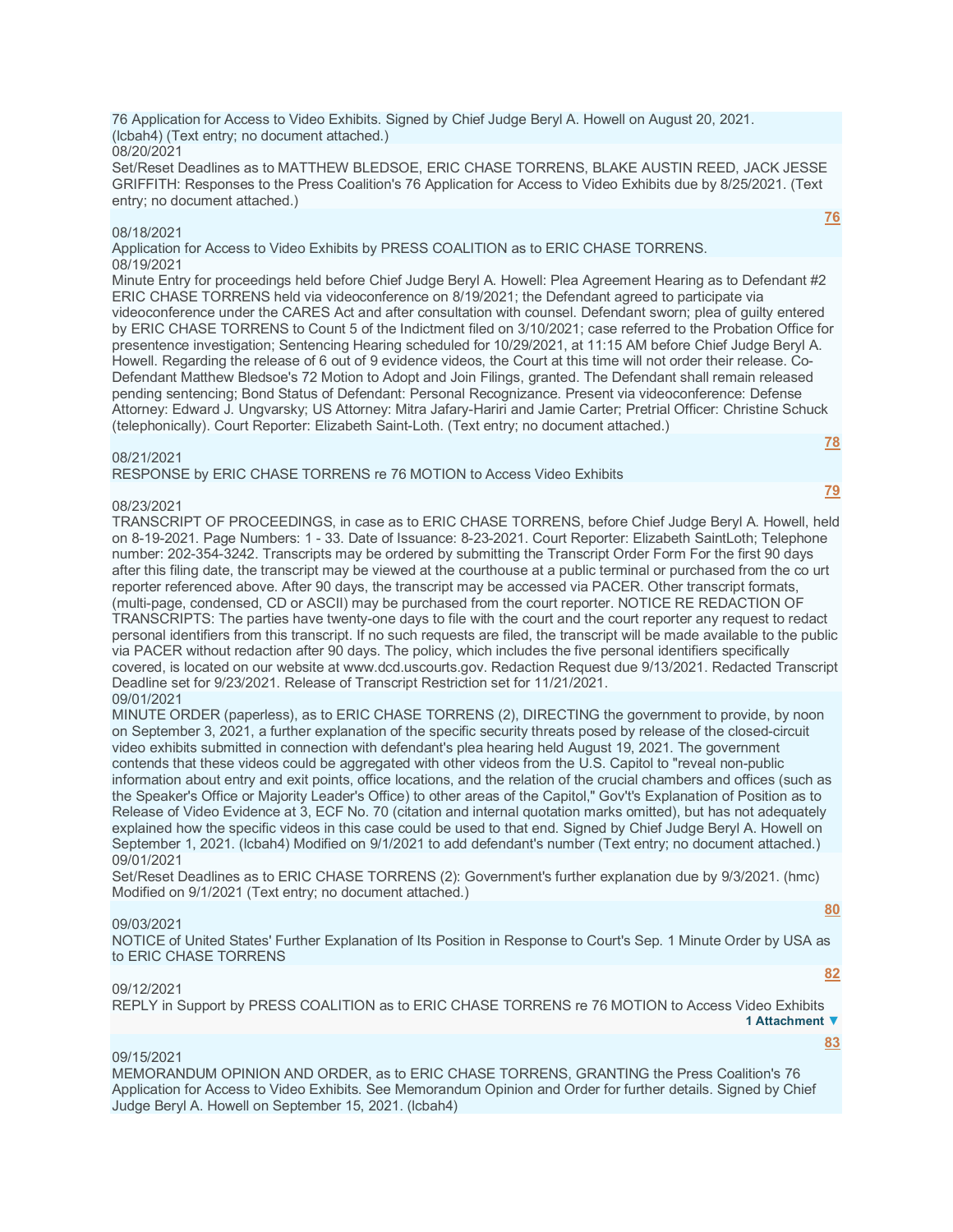NOTICE re: Status of Discovery by USA as to MATTHEW BLEDSOE, ERIC CHASE TORRENS, BLAKE AUSTIN REED, JACK JESSE GRIFFITH **2 Attachments ▼ [88](javascript:void(0))** 10/01/2021 Consent MOTION to Amend/Correct CM/ECF Status of Counsel Denotation, Consent MOTION to Appoint Counsel NUNC PRO TUNC PURSUANT CJA ACT by ERIC CHASE TORRENS. **1 Attachment ▼** 10/04/2021 MINUTE ORDER granting 88 Consent Motion for Nunc Pro Tunc Order of Appointment as to ERIC CHASE TORRENS. Upon consideration of the consent motion, it is hereby Ordered that Attorney Edward J. Ungvarsky is appointed in this matter to defend ERIC CHASE TORRENS under the Criminal Justice Act (CJA) nunc pro tunc February 8, 2021; it is FURTHER ORDERED that the Clerk of Court shall correct the case docket to reflect counsel's CJA designation. Signed by Chief Judge Beryl A. Howell on 10/4/2021. (Text entry; no document attached.) 10/14/2021 MINUTE ORDER granting 96 Unopposed Motion to Temporarily Modify Conditions of Release to Permit Special Work Travel as to MATTHEW BLEDSOE (1). Upon consideration of the unopposed motion, it is hereby ORDERED that Defendant MATTHEW BLEDSOE shall be permitted to travel for work purposes from Memphis, Tennessee to Marshall, Arkansas from October 22, 2021 through October 24, 2021. It is FURTHER ORDERED that all other conditions of pretrial release shall remain unchanged. Signed by Chief Judge Beryl A. Howell on 10/14/2021. (Text entry; no document attached.) 10/15/2021 NOTICE OF IN-PERSON HEARING as to ERIC CHASE TORRENS. The parties shall take notice that the Sentencing scheduled for 10/29/2021, at 11:15 AM will be an in-person hearing in Courtroom 22A before Chief Judge Beryl A. Howell. (Text entry; no document attached.) **[97](javascript:void(0))** 10/15/2021 SENTENCING MEMORANDUM by ERIC CHASE TORRENS **11 Attachments ▼ [99](javascript:void(0))** 10/15/2021 SENTENCING MEMORANDUM by USA as to ERIC CHASE TORRENS **[101](javascript:void(0))** 10/15/2021 SUPPLEMENT by ERIC CHASE TORRENS 97 Defendant's Sentencing Memorandum. **2 Attachments ▼ [104](javascript:void(0))** 10/20/2021 RESPONSE by ERIC CHASE TORRENS re 99 Sentencing Memorandum **6 Attachments ▼ [110](javascript:void(0))** 10/22/2021 RESPONSE by ERIC CHASE TORRENS Response to Govt Supplemental Sentencing Memo in Griffith (ECF 109) **[112](javascript:void(0))** 10/22/2021 MOTION for Leave to Appear by Telephone Motion for VTC Sentencing Hearing by ERIC CHASE TORRENS. **1 Attachment ▼ [113](javascript:void(0))** 10/23/2021 SUPPLEMENT by ERIC CHASE TORRENS re 97 Sentencing Memorandum, Sup Response Govt Sentencing Memo, Supp Resp Govt Suppl. Memo in Griffith **3 Attachments ▼** 10/25/2021 MINUTE ORDER as to ERIC CHASE TORRENS (2), DENYING 112 Motion for Defendant to Appear by Video Technology at His Sentencing Hearing. Signed by Chief Judge Beryl A. Howell on 10/25/2021. (Text entry; no document attached.)

10/26/2021

09/23/2021

**[119](javascript:void(0))**